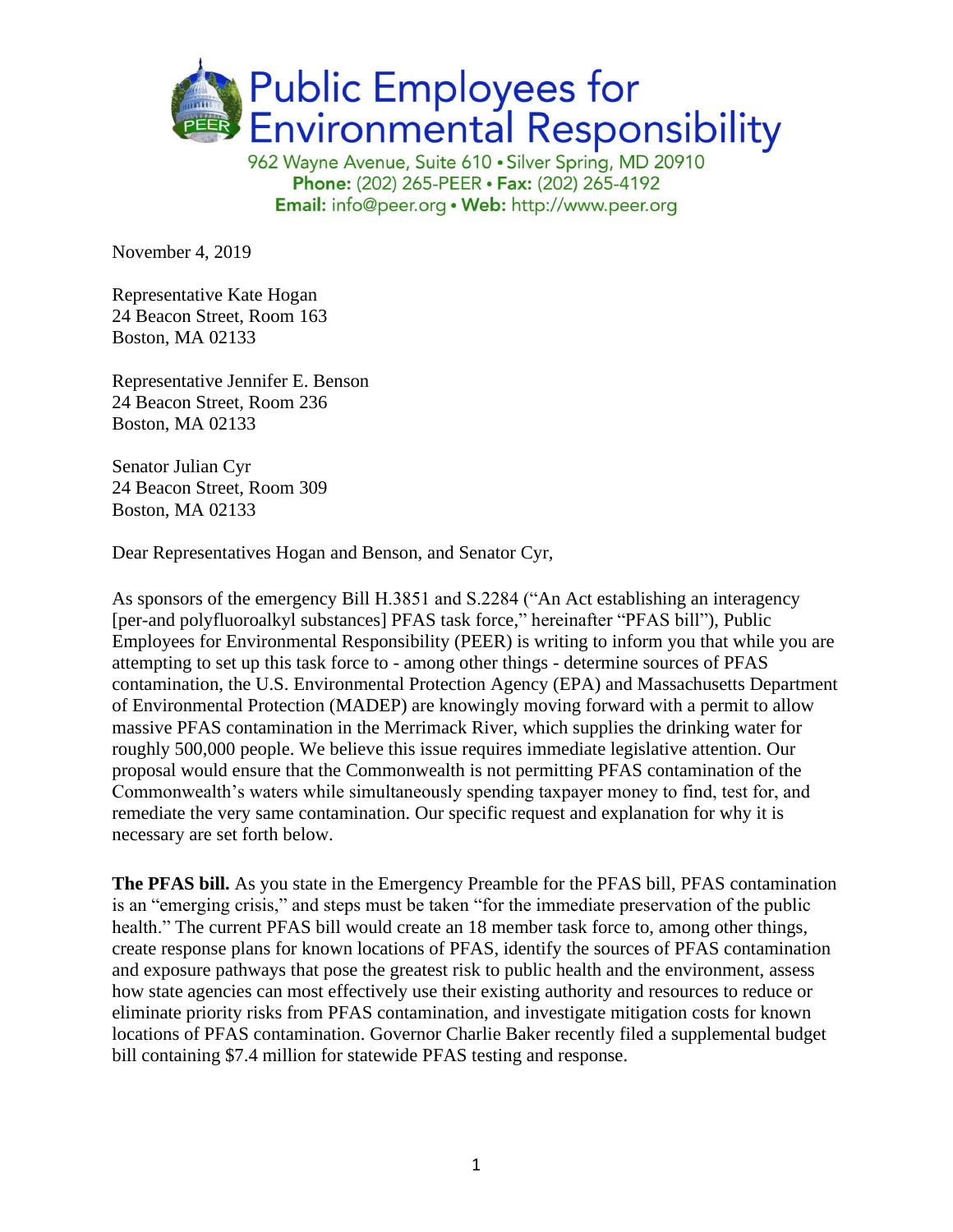**Known locations of PFAS contamination.** As stated above, the proposed PFAS task force would be identifying sources of PFAS contamination that pose a risk to human health and the environment. On September 25, 2019, EPA Region 1 and MADEP issued a National Pollutant Discharge Elimination System (NPDES) and Massachusetts Clean Waters Act permit to the City of Lowell, MA to discharge from the Lowell Regional Wastewater Utility and from Combined Sewer Overflow (CSO) outfalls at nine locations into the Merrimack River, Beaver Brook, and Concord River (see Figure 1, below, for location of the primary outfall).<sup>1</sup> The permit becomes effective on November 24, 2019.





The permit states that Lowell accepts landfill leachate from the Turnkey landfill in Rochester, NH. Waste Management, Inc., the owner of the Turnkey landfill, is allowed to truck up to 100,000 gallons per day to the Lowell Wastewater Treatment Plant (WWTP). According to one of the commenters on the permit, this leachate contains extremely high levels of PFAS. Specifically, the leachate from Turnkey contains levels of: 8,200 parts per trillion (ppt) of PFOA, 430 ppt of PFOS, 330 ppt of PFNA, and 810 ppt of PFHxS.<sup>2</sup> As you are aware, EPA has a Lifetime Health Advisory (LHA) of 70 ppt for two of these PFAS: PFOA and PFOS. In addition, MADEP established an Office of Research and Standards Guideline (ORSG) level for drinking water of 70 ppt for five PFAS: PFOA, PFOS, PFNA, PFHxS, and PFHpA, separately or combined. MADEP is poised to issue a PFAS drinking water standard (known as a Maximum Contaminant Level, or MCL), of 20 ppt in groundwater or drinking water for the sum of six PFAS: PFOA, PFOS, PFNA, PFHxS, PFHpA, and PFDA.<sup>3</sup> The commenter asked that steps be taken to reduce the amount of PFAS discharged from the facility.

EPA responded by saying: 1) they "encourage" Lowell to "take steps to reduce per and polyfluoroalkyl substances from industrial users that are discharging directly to the treatment plant and monitor these compounds in their effluent"; 2) there are no specific water quality criteria for PFAS, but "EPA reserves broad discretion to ask for additional information pursuant

<sup>&</sup>lt;sup>1</sup> Se[e https://www3.epa.gov/region1/npdes/permits/2019/finalma0100633permit.pdf](https://www3.epa.gov/region1/npdes/permits/2019/finalma0100633permit.pdf)

 $<sup>2</sup>$  Id. at 69.</sup>

<sup>3</sup> https://www.mass.gov/files/documents/2019/06/20/pfas-stakeholder-presentation-20190620.pdf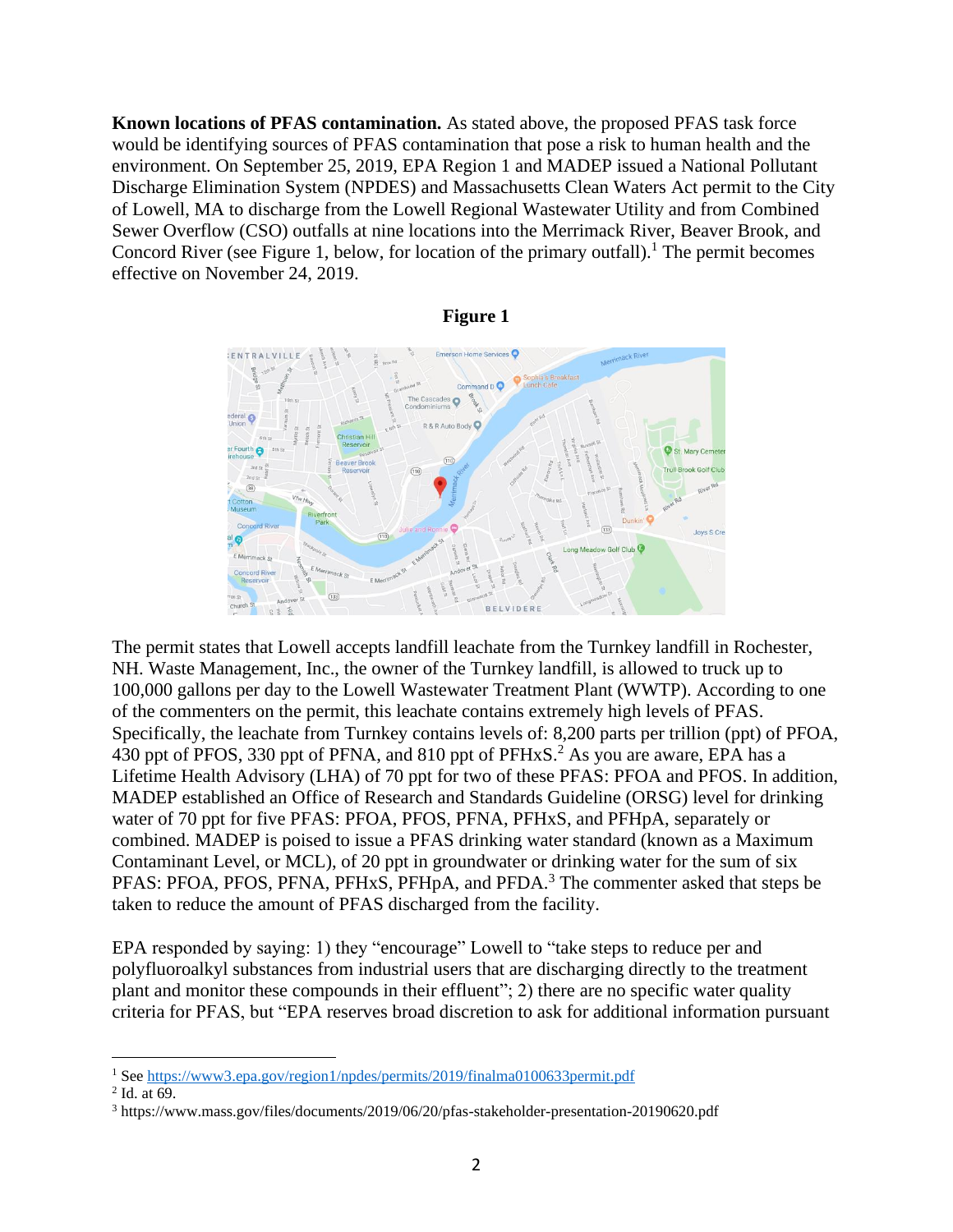to Section 308 of the CWA and may utilize this authority during the permit term if facts are brought to its attention that would warrant that course of action"; 3) its February 2019 PFAS Action Plan "identifies wastewater effluent as a common source of PFAS and drinking water as a common source of exposure to the population"; 4) their Third Unregulated Contaminant Monitoring Requirement ("UCMR3") rule for Public Water Systems required public water supply systems to submit data on 6 PFAS (PFOS, PFOA, PFNA, PFHxS, PFHpA, and PFBS) from 2013 to 2015, and PFAS "were not detected in any of the water treatment plants downstream of the LRWU." EPA concluded that, "[i]n light of the above data, the Final Permit does not require monitoring for these pollutants during this permit cycle but EPA may require monitoring in a subsequent permit."<sup>4</sup>

Therefore, while you are attempting to set up a task force to determine sources of PFAS contamination, EPA and MADEP are knowingly allowing massive PFAS contamination in the Merrimack River. The Merrimack River is a Class B Treated Water Supply, providing drinking water for roughly 500,000 people in five Massachusetts communities; Lowell, Methuen, Andover, Tewksbury and Lawrence.<sup>5</sup> If the leachate is treated at the Lowell facility, the PFAS in the effluent may actually be *higher* than the numbers stated in the permit, as treatment can result in the recombination of short-chain PFAS into long-chain PFAS, resulting in higher amounts of PFAS in effluent than influent.<sup>6</sup> Note that while four PFAS were identified in the Turnkey leachate, it is very possible that other, untested short-chain PFAS are in the leachate as well. EPA has the authority under the Clean Water Act to require monitoring and sampling of effluents, and yet they deliberately chose not to.

**EPA's reasoning behind its decision not to monitor for PFAS is disingenuous.** EPA appears to base its decision not to require monitoring on the fact that PFAS was not found in downstream Public Water Systems (PWS) during the 2013-2015 Unregulated Contaminant Monitoring Rule 3 (UCMR3) tests. EPA was correct in stating that none of these towns detected PFAS when they tested pursuant to the UCMR3 in 2013-2015; however, the detection limits used in those tests were higher than EPA's LHA. Specifically, the detection limits used in those 2013-2015 tests were:

| <b>PFBS</b>        | $0.09 \text{ ug/L}$ |
|--------------------|---------------------|
| PFH <sub>p</sub> A | $0.01$ ug/L         |
| <b>PFHxS</b>       | $0.03 \text{ ug/L}$ |
| <b>PFNA</b>        | $0.02 \text{ ug/L}$ |
| <b>PFOA</b>        | $0.02 \text{ ug/L}$ |
| <b>PFOS</b>        | $0.04 \text{ ug/L}$ |

## **Detection limits used in the UCMR3 (ug/L)**

Since  $1 \text{ ug}/L = 1$  part per billion (ppb), these detection limits are in ppb, not ppt. Therefore, the detection limits used during the UCMR3 were:

<sup>4</sup> Id. at 70-71.

<sup>5</sup> https://www.epa.gov/merrimackriver/about-merrimack

<sup>6</sup> See, e.g., Coggan, T., et al, An investigation into per- and polyfluoroalkyl substances (PFAS) in nineteen Australian wastewater treatment plants (WWTPs), *Heliyon*, Vol. 5(8), 2019,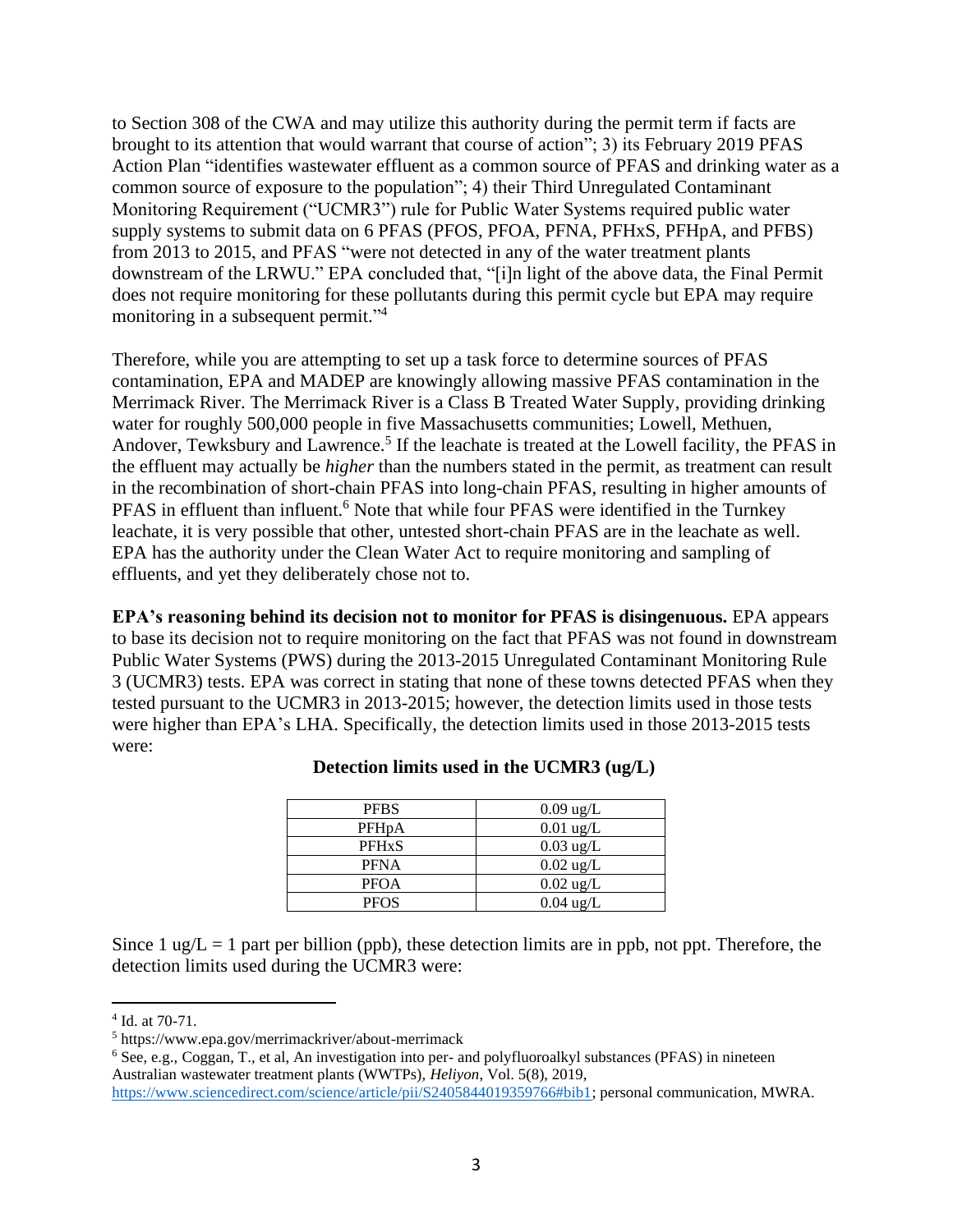| <b>PFBS</b>             | 90 ppt   |
|-------------------------|----------|
| PFH <sub>p</sub> A      | $10$ ppt |
| <b>PFH<sub>x</sub>S</b> | 30 ppt   |
| <b>PFNA</b>             | 20 ppt   |
| <b>PFOA</b>             | 20 ppt   |
| <b>PFOS</b>             | 40 ppt   |

## **Detection limits used in the UCMR3 in ppt**

Therefore, it is entirely possible that the 2013-2015 PFAS monitoring done at the PWSs downstream of Lowell's WWTP were above the LHA, and the high detection limits at the laboratory masked these results. In fact, MADEP – a co-signatory to the permit - is well aware that the PFAS tests done under the UCMR3 were meaningless. MADEP recently wrote to PEER: "The detection limits established by UCMR3 in 2013 are higher than 70 ppt if you sum all of them. The EPA Health Advisory at the time was 400 ppt for PFOA and 200 ppt for PFOS. The US EPA Health Advisory of 70 ppt for PFOS and PFOA was not established until 2016. The MassDEP Guideline of 70 ppt for 5 PFAS compounds was not established until 2018. In addition, labs are able to achieve a greater sensitivity today than they were in 2013. We are looking at this issue of the higher detection limits used during UCMR3."<sup>7</sup> We therefore do not know whether drinking water supplies downstream of Lowell's WWTP are contaminated with PFAS. EPA and MADEP's failure to even require monitoring in this situation is mind-boggling.

**The NPDES/Massachusetts Clean Waters Act permit is contrary to the emergency PFAS bill and MADEP's forthcoming MCL.** The Governor of Massachusetts just pledged \$7.4 million for communities to test and remediate for PFAS contamination. MADEP is poised to issue regulations limiting PFAS in groundwater and drinking water to 20 ppt for six PFAS compounds. And yet, EPA and MADEP are relying on data they know are underestimates, and allowing the discharge of PFAS more than 400 times the proposed regulatory limit.

While we applaud the effort to address the PFAS contamination crisis, it is nonsensical to use taxpayer money for PFAS testing and remediation while simultaneously approving the discharge of massive PFAS contamination into surface waters. The PFAS entering the Merrimack River are not simply disappearing; PFAS are called the "forever chemical" because of their persistence and bioaccumulation potentials. Moreover, it is likely that this Lowell permit is not the only NPDES/Massachusetts Clean Waters Act permit that is ignoring PFAS contamination. Finally, when the Massachusetts MCL comes into effect, permits like this one will place a huge financial burden on downstream municipalities to remediate PFAS contamination. In this case, that contamination is coming from a neighboring state.

**Conclusion.** It is clear that despite EPA's PFAS Action Plan, the agency is not taking PFAS contamination seriously. Indeed, the appointment of Dennis Deziel, former Dow Chemical

<sup>7</sup> Personal communication, MADEP to PEER, April 16, 2019.